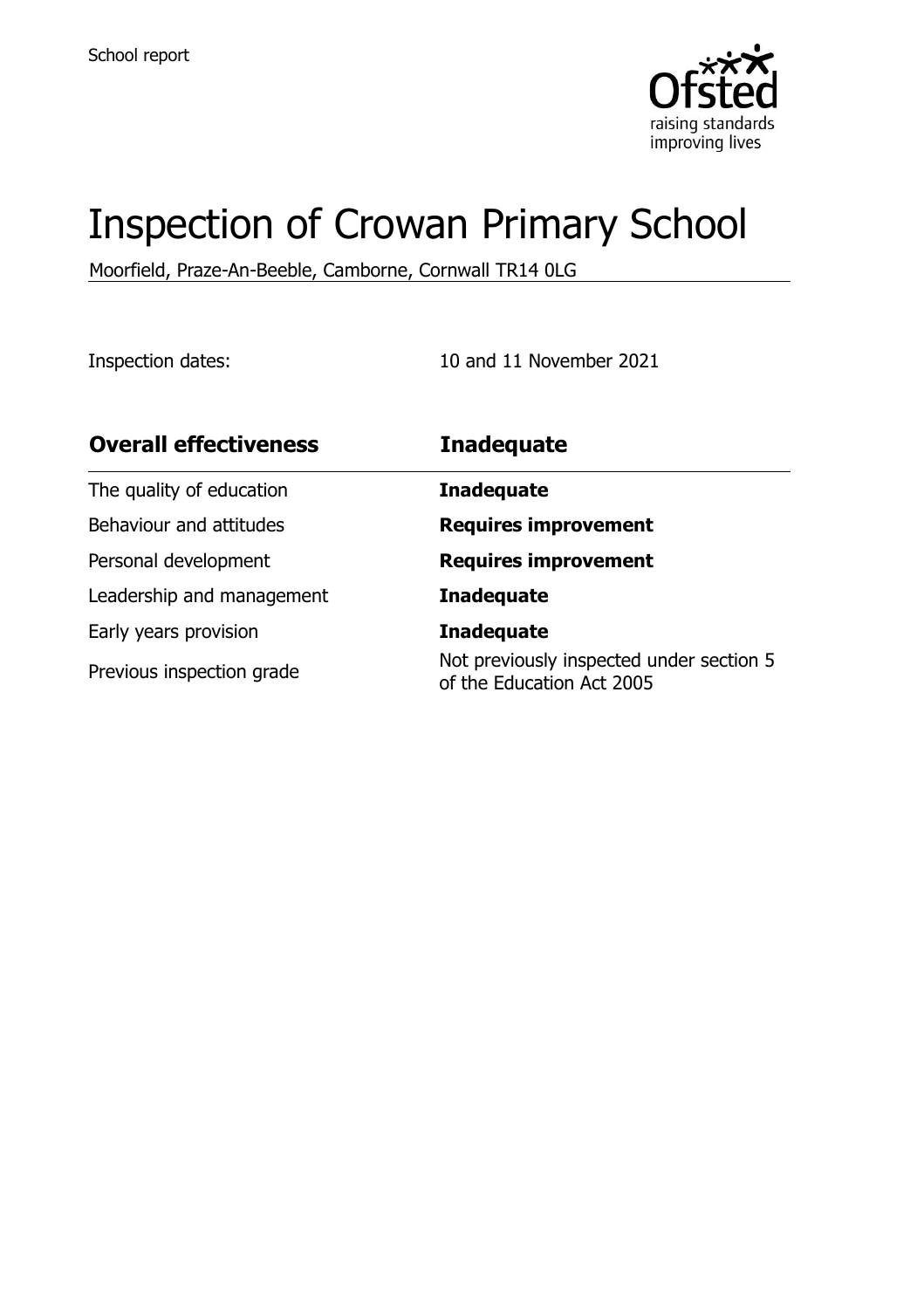

### **What is it like to attend this school?**

The quality of education that pupils receive is inadequate. Pupils are not taught a coherent and well-planned curriculum to prepare them for the next stage of their learning. This includes those children in the early years foundation stage (EYFS). Pupils, particularly those who find reading hard or those with special educational needs and/or disabilities (SEND), do not receive the right support they need to help them overcome their difficulties. This means too many pupils struggle with the most fundamental aspects of learning, including how to read well.

Pupils like attending Crowan Primary School. This is a warm and friendly school where pupils enjoy positive relationships with each other, as well as with the adults who work alongside them. Pupils say that bullying is rare. If it happens, staff are usually quick to deal with it in a sensitive and appropriate manner. The atmosphere is mostly calm and orderly, so pupils can go about their day in a safe and purposeful manner. However, there are times when teachers do not expect enough of pupils. As a result, pupils produce work which is not good enough in some subjects.

#### **What does the school do well and what does it need to do better?**

Senior leaders and governors have not taken the right actions to identify key weaknesses at the school or resolve these well enough. Leaders' checks of the quality of education, particularly in relation to pupils with SEND and other vulnerable pupils, lack rigour and focus. This has contributed, along with weak external challenge, to inaccurate self-evaluation which is overly positive. As a result, leaders have become complacent. They have failed to spot deficiencies in the curriculum. This includes in the early reading and phonics programme and the provision for most pupils with SEND, which continue to be a barrier to learning for pupils.

Middle and senior leaders are misguided and ill-informed, despite being dedicated. They want the best for pupils but lack the curricular knowledge and expertise required to plan and implement a high-quality curriculum. Consequently, too many subjects are weak. Pupils are not as well prepared for the next stage in their education as they should be, particularly those who need help to catch up.

Curriculum design and implementation are weak. Too many subjects are poorly planned and fail to set out the small steps needed for pupils to achieve well, particularly for those who have fallen behind. Limited sequencing and long intervals between some episodes of learning mean that pupils do not remember what they have been taught previously. For example, in modern foreign languages and computing, pupils are unable to recall previous learning. There are too many gaps in their knowledge. Teachers do not check or assess what pupils know well enough, so gaps in pupils' knowledge are not identified or addressed quickly enough.

The early reading programme, including how phonics is taught, is not fit for purpose. Leaders have not ensured that there is a high-quality programme in place to get pupils reading with confidence and fluency. Progression of phonics is poorly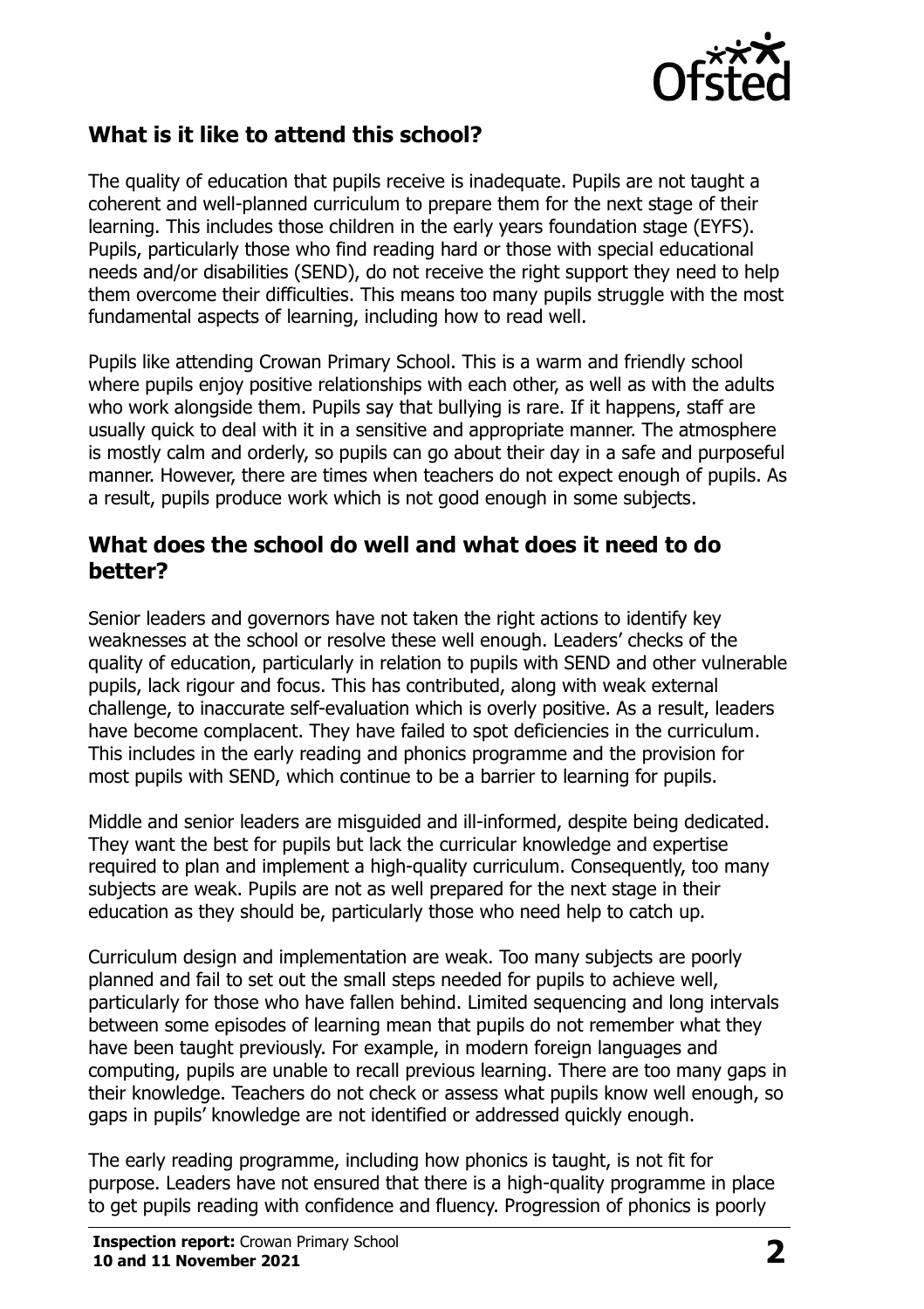

planned. Teachers' assessment is weak and lacks precision. Pupils' phonics books are not matched closely enough to the sounds they are learning. As a result, pupils do not learn to read as well as they should, particularly those who find it difficult and pupils with SEND. Too many of the weakest readers are not supported well to catch up, including in the EYFS.

The school does not have a coherent or well-planned curriculum in the EYFS. Teachers do not have an agreed pathway to help all children get off to a strong start in the Reception Year. Too much of the children's learning is left to chance. Teachers can become overly reliant on planning learning which is based on children's discovery or following their interests. The lack of an ambitious EYFS curriculum, with clear curricular goals across different areas of learning, means children are not assured of reaching the expectations required to be ready for key stage 1.

Leadership and management of SEND are poor. Most pupils with SEND do not have effective and high-quality personal plans in place. Targets on individual plans lack precision. They are overly ambitious and not beneficial for the pupils. The SENCo has not checked the quality of the plans or their implementation well enough. A few pupils with suspected or undiagnosed SEND do not have a basic plan in place. These failings adversely affect the progress and experiences of too many pupils.

Leaders ensure that they promote pupils' understanding of equality and diversity. Pupils learn about relationships, including the importance of respecting others. They have a secure understanding of fundamental British values and know why these are important. Pupils are particularly proud of their work to support the environment, including recently planting trees for conservation. However, some pupils have difficulty understanding how different religious beliefs and non-faith views have an impact on their world at both a local and global level.

### **Safeguarding**

The arrangements for safeguarding are effective.

Leaders, including governors, fully understand their safeguarding responsibilities. As a result, they ensure that safeguarding procedures, including staff training, preemployment checks and arrangements for reporting concerns, are implemented diligently. Staff are tenacious in undertaking their safeguarding duties to keep pupils safe. They work effectively with a range of external partners, such as the police, when needed.

### **What does the school need to do to improve?**

#### **(Information for the school and appropriate authority)**

■ The curriculum is weak or poorly implemented in too many subjects. As a result, pupils do not gain the knowledge and skills to be prepared for the next stage in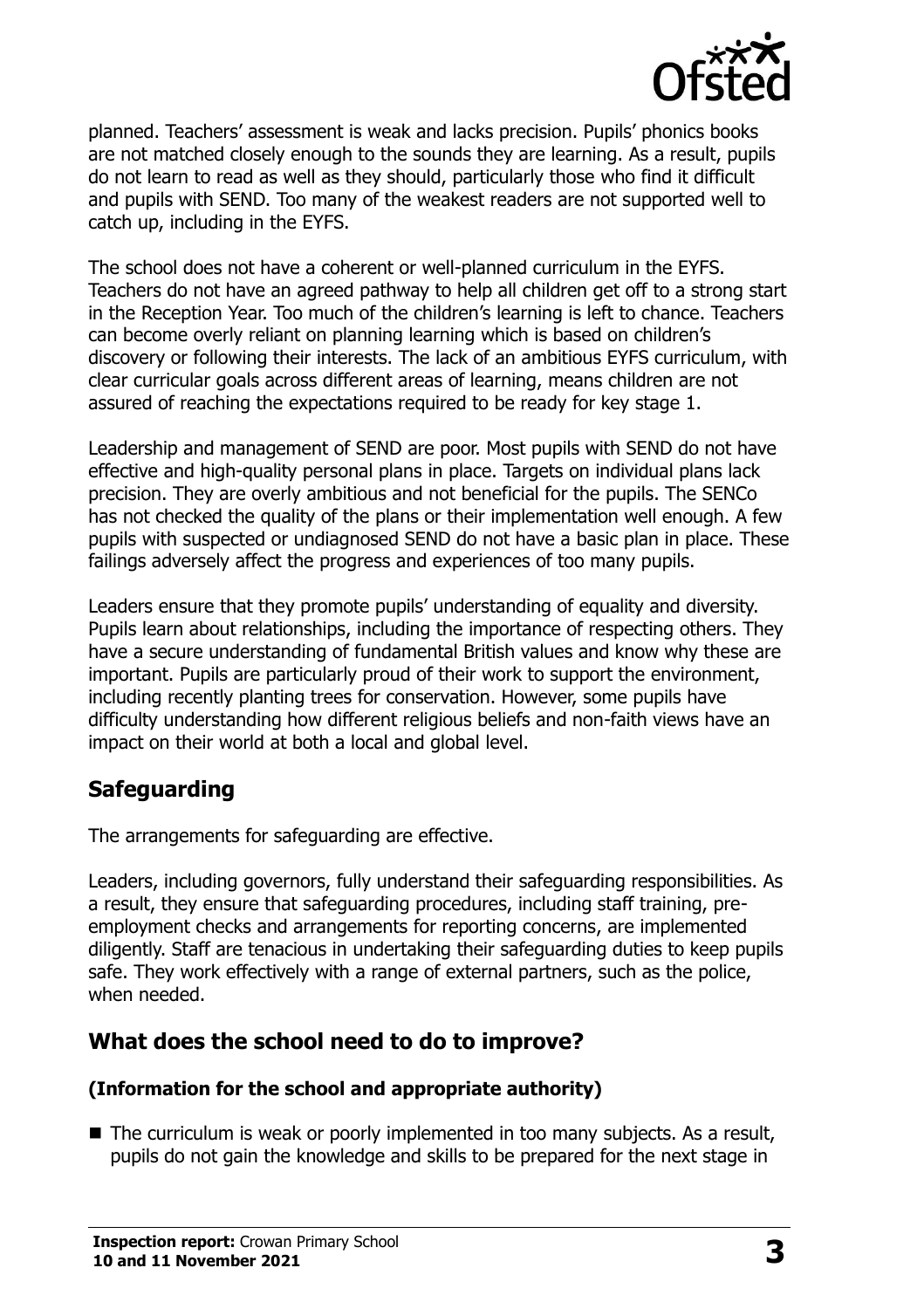

their learning. Leaders must design and implement an effective curriculum to ensure that pupils achieve well in all subjects.

- The early reading and phonics programme is poorly designed and implemented, including for children in the Reception Year. Consequently, pupils fail to build secure phonic knowledge to become fluent and confident readers, particularly those who have fallen behind. Leaders must implement a high-quality phonics programme to enable all pupils to read well.
- The school does not have a coherent and well-sequenced curriculum in the EYFS. This means children's learning and their experiences are too variable. Children are not prepared consistently well for the next steps in their education. Leaders must implement a high-quality curriculum that provides a strong foundation in all areas of learning.
- Leaders, including governors, have an overly positive view of the school. Their evaluations are wide of the mark. As a result, leaders are too complacent and have failed to identify key weaknesses. Leaders must have the right knowledge, coupled with effective systems, to accurately check the work of the school and hold others to account.
- Senior and middle leaders, including subject leaders, lack the necessary knowledge to implement an effective curriculum. As a result, too many subjects fail to provide an acceptable quality of education. Senior leaders and governors must ensure that staff have the expertise to lead their areas of responsibility effectively.
- The leadership of SEND is weak. This has led to poor provision and practice for many pupils with SEND and does not meet pupils' individual needs well enough. Leaders must implement effective systems with high-quality, personalised plans that help pupils to overcome identified barriers to their learning.
- Leaders and teachers do not have consistently high expectations of pupils' attitudes to learning. Consequently, there are times when pupils do not work well or try hard enough. This reduces the quality of pupils' work and interferes with their learning. Leaders must take steps to help pupils maintain good attitudes to learning in all subjects and situations.

#### **How can I feed back my views?**

You can use [Ofsted Parent View](http://parentview.ofsted.gov.uk/) to give Ofsted your opinion on your child's school, or to find out what other parents and carers think. We use information from Ofsted Parent View when deciding which schools to inspect, when to inspect them and as part of their inspection.

The Department for Education has further quidance on how to complain about a school.

If you are the school and you are not happy with the inspection or the report, you can [complain to Ofsted.](http://www.gov.uk/complain-ofsted-report)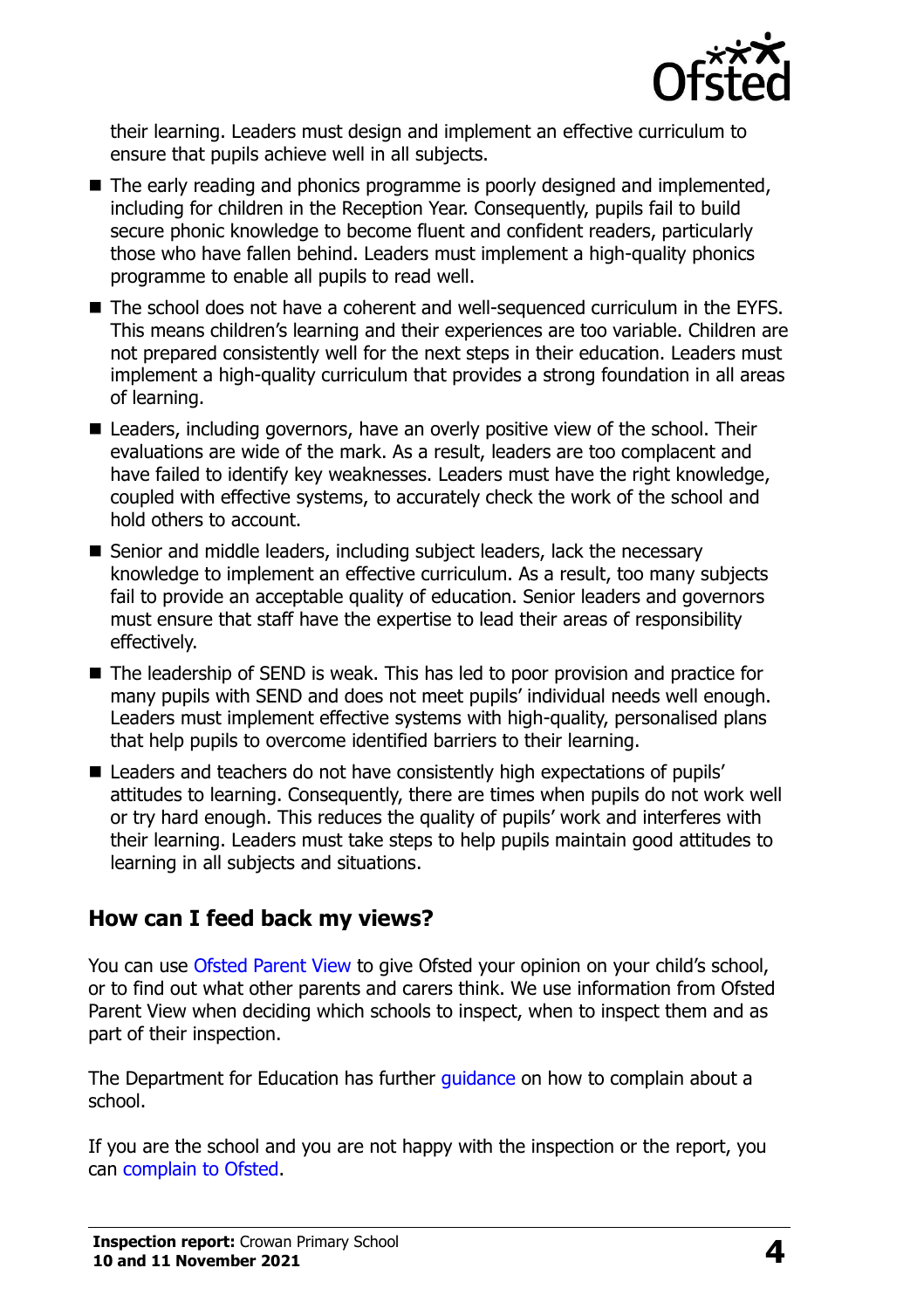

## **Further information**

You can search for [published performance information](http://www.compare-school-performance.service.gov.uk/) about the school.

In the report, '[disadvantaged pupils](http://www.gov.uk/guidance/pupil-premium-information-for-schools-and-alternative-provision-settings)' refers to those pupils who attract government pupil premium funding: pupils claiming free school meals at any point in the last six years and pupils in care or who left care through adoption or another formal route.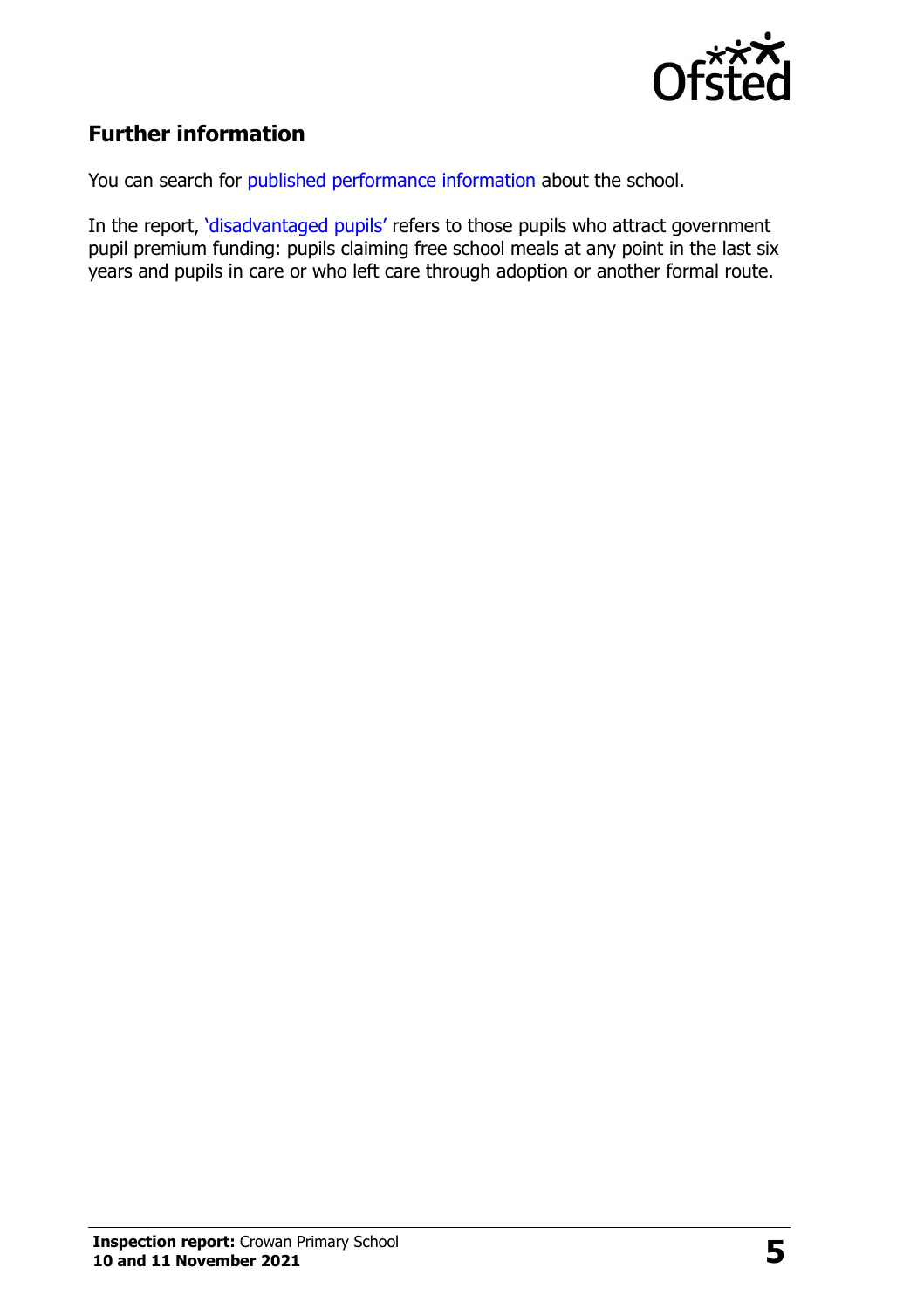

### **School details**

| Unique reference number             | 143971                   |
|-------------------------------------|--------------------------|
| <b>Local authority</b>              | Cornwall                 |
| <b>Inspection number</b>            | 10200918                 |
| <b>Type of school</b>               | Primary                  |
| <b>School category</b>              | Academy converter        |
| Age range of pupils                 | 4 to 11                  |
| <b>Gender of pupils</b>             | Mixed                    |
| Number of pupils on the school roll | 103                      |
| <b>Appropriate authority</b>        | Board of trustees        |
| <b>Chair of trust</b>               | <b>Kevin Thomas</b>      |
| <b>Headteacher</b>                  | Paul Hunkin              |
| Website                             | www.crowanprimary.co.uk  |
| Date of previous inspection         | Not previously inspected |

## **Information about this school**

- The school is part of Southerly Point Co-operative Multi-Academy Trust. The school joined the trust in June 2017.
- The predecessor school was previously inspected in November 2012, when it was judged to be good.
- The headteacher is responsible for running two schools in the trust.
- The school is arranged into four mixed-age classes, consisting of the Reception Year; Years 1 and 2; Years 3 and 4; and Years 5 and 6.

## **Information about this inspection**

The inspectors carried out this inspection under section 5 of the Education Act 2005.

In accordance with section 44(1) of the Education Act 2005, Her Majesty's Chief Inspector is of the opinion that this school requires special measures because it is failing to give its pupils an acceptable standard of education and the persons responsible for leading, managing or governing the school are not demonstrating the capacity to secure the necessary improvement in the school.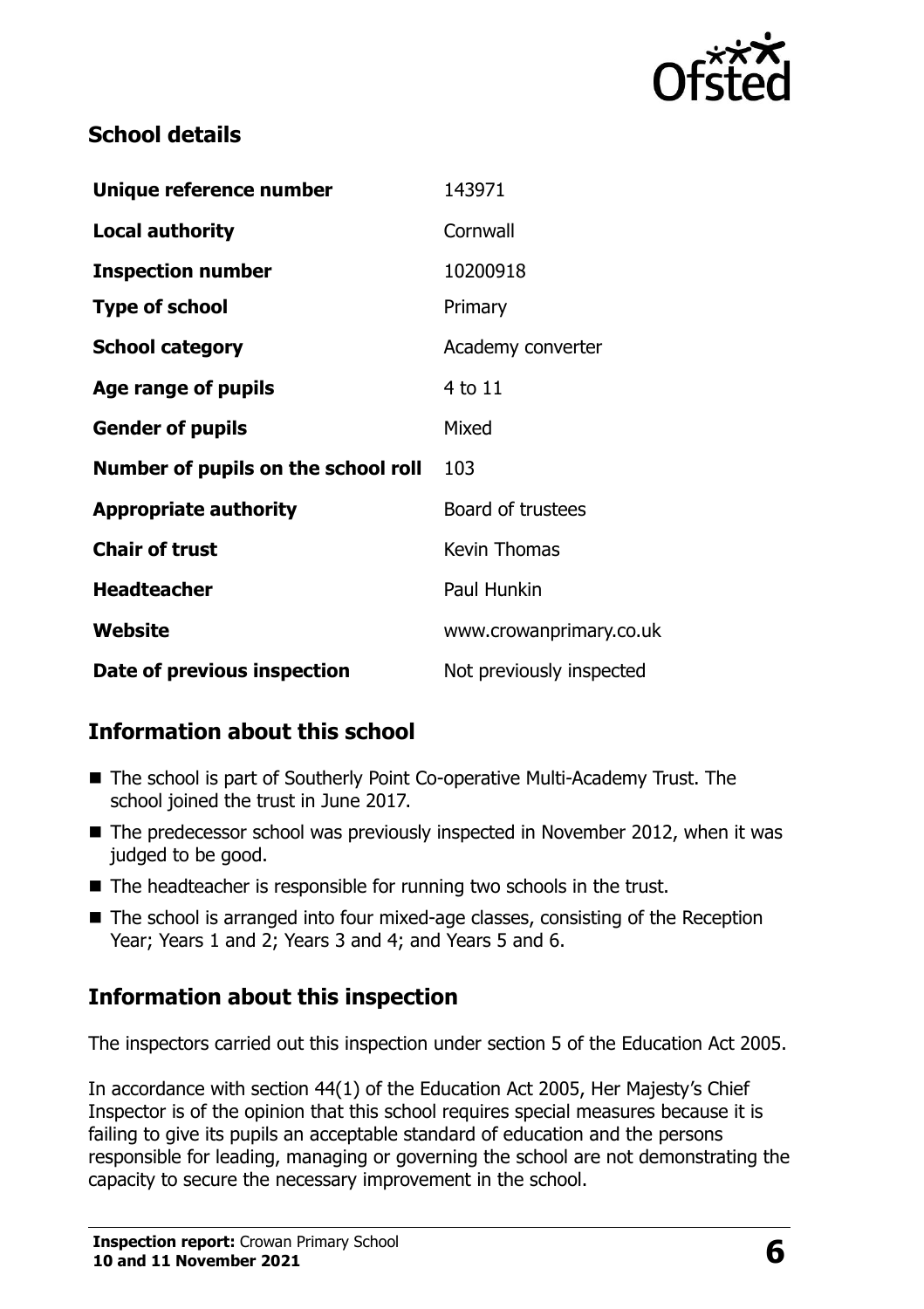

- This was the first routine inspection the school received since the COVID-19 pandemic began. Inspectors discussed the impact of the pandemic with school leaders and have taken that into account in their evaluation.
- Inspectors carried out deep dives into these subjects: early reading, mathematics and religious education. The lead inspector also carried out some inspection activities in computing and modern foreign languages.
- For each deep dive, inspectors met with subject leaders, looked at curriculum plans, visited a sample of lessons, spoke to teachers, spoke to some pupils about their learning and looked at samples of pupils' work. Inspectors also looked at individual plans for pupils with SEND to see how these are being implemented.
- Inspectors also spoke with some pupils about their personal, social, health and economic education.
- An inspector looked at the single central record and checked the school's systems for monitoring and reporting safeguarding concerns. The lead inspector met with the designated safeguarding lead, who is also the head of school.
- An inspector also met with the special educational needs coordinator to help evaluate SEND provision and practice in the school.
- Inspectors spoke with a range of staff and met with groups of pupils to find out what it is like to be a pupil, or to work, in this school.
- The lead inspector met with a group of governors and trustees, as well as the trust's executive officer.
- The lead inspector reviewed key documentation, including the school's selfevaluation form, school action plans, governors' minutes and leaders' monitoring records.
- The lead inspector checked all survey responses, including those from pupils, staff and parents. This included taking the 28 responses to Ofsted's free-text service into account.

#### **Inspection team**

Stewart Gale, lead inspector **Her Majesty's Inspector** 

Richard Vaughan **Calculation** Ofsted Inspector